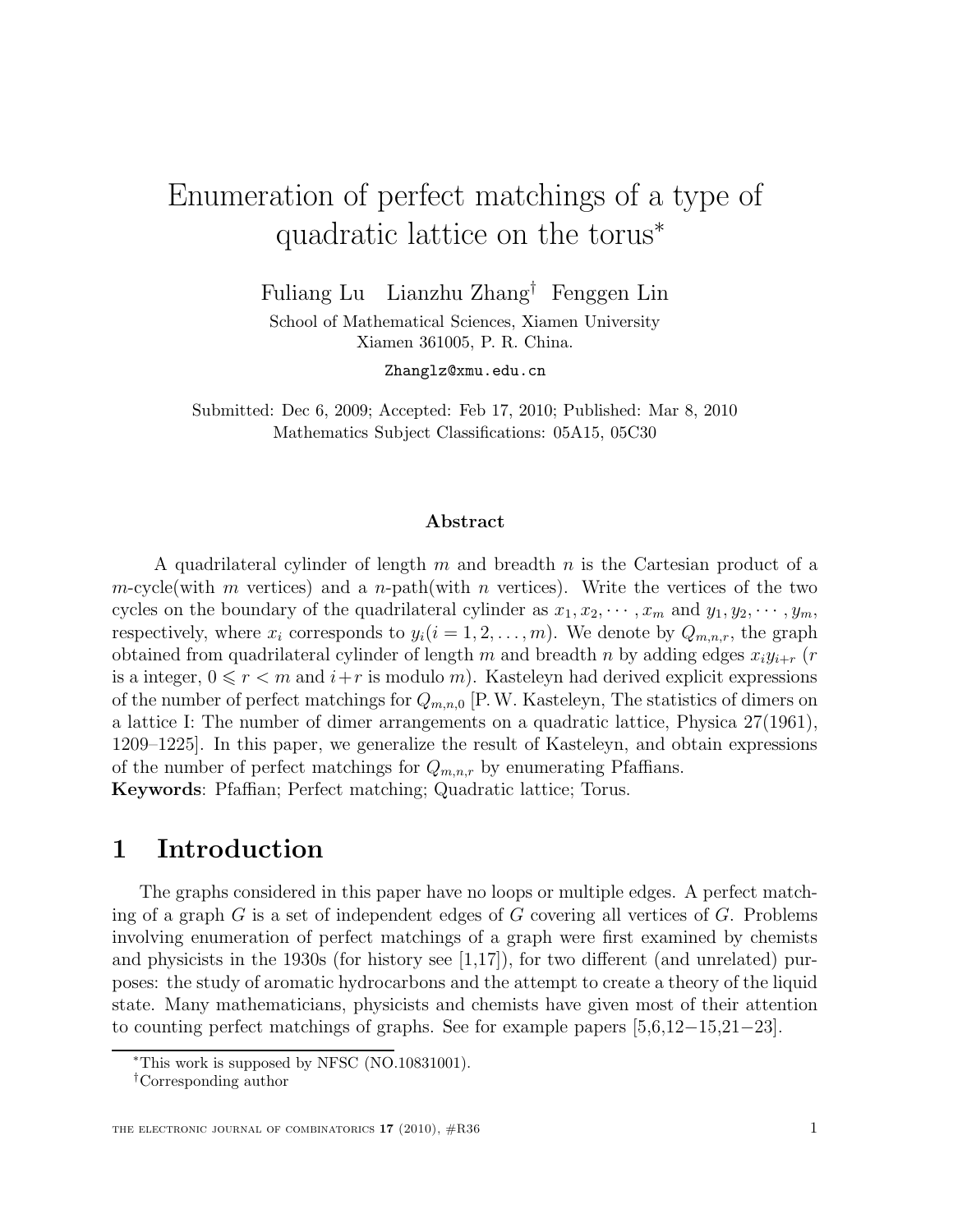

Figure 1: A quadrilateral cylinder circuit of length  $m$  and breadth  $n$ .

| 90176 | 63558 88040 | 64152 |
|-------|-------------|-------|

Table 1: The number of perfect matchings of  $Q_{6,6,r}$ .

How many perfect matching does a given graph have? In general graphs, it is NP-hard. But for some special classes of graph, it can be solved exactly, especial to lattices(maybe infinite), such as the quadratic lattice, hexagonal lattice, triangular lattice, kagome lattice and etc[3,7,13,22]. For graph on torus, D. J. Klein[9] had considered finite-sized elemental benzenoid graphs corresponding to hexagonal. A quadrilateral cylinder of length  $m$  and breadth n is the Cartesian product of a m-cycle(with m vertices) and a n-path(with  $n$  vertices). Write the vertices of the two cycles on the boundary of the quadrilateral cylinder as  $x_1, x_2, \dots, x_m$  and  $y_1, y_2, \dots, y_m$ , respectively, where  $x_i$  corresponds to  $y_i(i =$  $1, 2, \ldots, m$  (as indicated in Figure 1). We denote by  $Q_{m,n,r}$ , the graph obtained from quadrilateral cylinder of length m and breadth n by adding edges  $x_i y_{i+r}$   $(i = 1, 2, \ldots, m,$ r is a integer,  $0 \le r < m$  and  $i + r$  is modulo m). Then the 4-regular graph  $Q_{m,n,r}$  has natural embeddings on the torus[20].

If both m and n are odd, obviously,  $Q_{m,n,r}$  does not have perfect matching. So, we suppose that at least one of m and n is even. Denote by  $w_{Q_{m,n,r}}$ , the number of perfect matchings of  $Q_{m,n,r}$ . Generally speaking,  $w_{Q_{m,n,r}}$  is influenced by the value of r (see Table 1).

Kasteleyn had discussed  $Q_{m,n,0}$ , the quadratic lattice on torus(with periodic boundary conditions) in [7], and deduced an explicit expressions:

$$
w_{Q_{m,n,0}} = \frac{1}{2} \prod_{k=1}^{n/2} \prod_{l=1}^{m} (4\sin^2 \frac{2k\pi}{n} + 4\sin^2 \frac{2l-1}{m}\pi)^{\frac{1}{2}} + \frac{1}{2} \prod_{k=1}^{n/2} \prod_{l=1}^{m} (4\sin^2 \frac{2k-1}{n}\pi + 4\sin^2 \frac{2l}{m}\pi)^{\frac{1}{2}} + \frac{1}{2} \prod_{k=1}^{n/2} \prod_{l=1}^{m} (4\sin^2 \frac{2k-1}{n}\pi + 4\sin^2 \frac{2l-1}{m}\pi)^{\frac{1}{2}}.
$$
\n(1)

He also stated that perfect matchings in a graph embedding on a surface of genus g could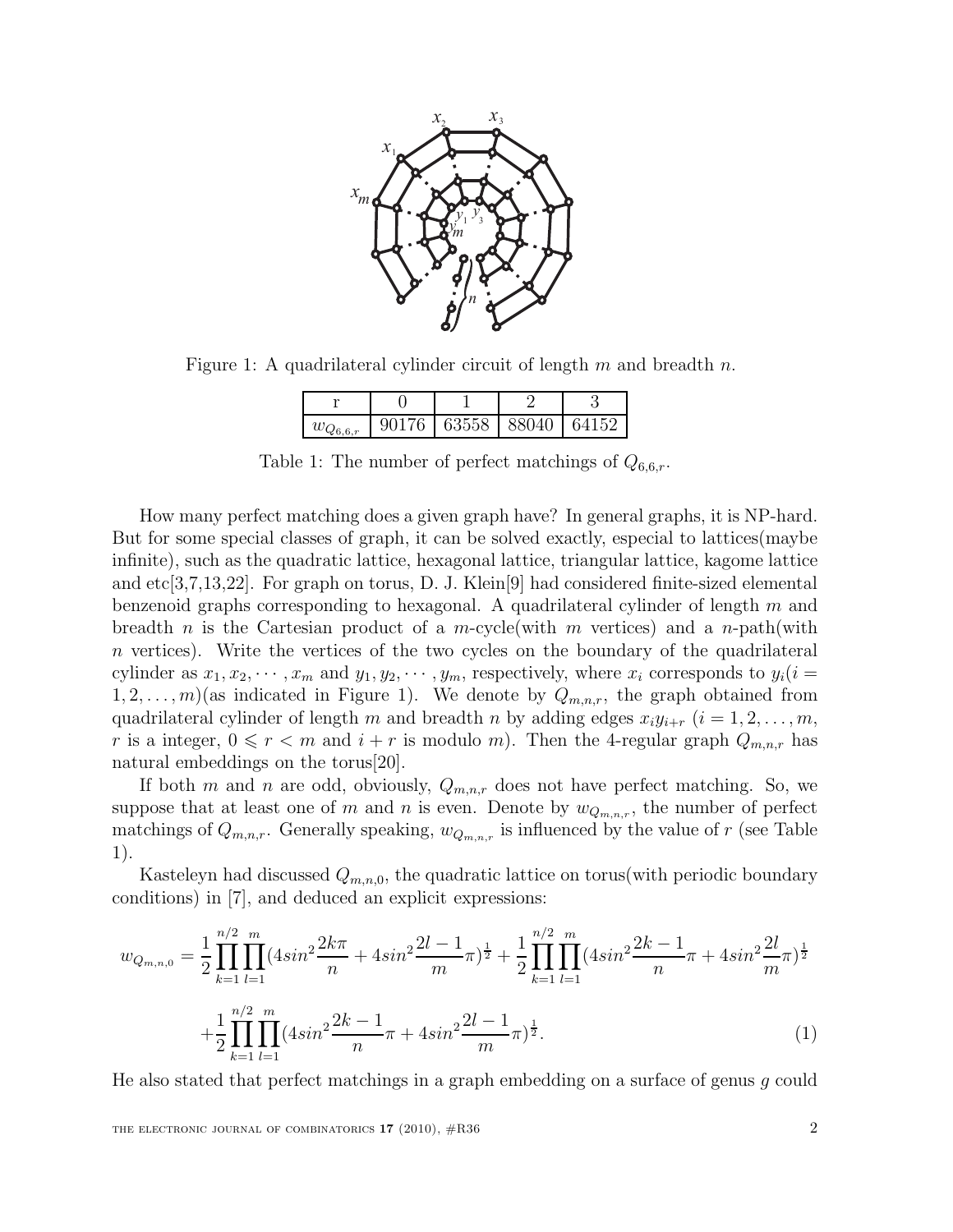be enumerated as a linear combination of  $4<sup>g</sup>$  Pfaffians of modified adjacency matrices of the graph, which was proved by Galluccio and loebl[4], Tesler[19], independently.

In this article, we generalize the result of Kasteleyn, and obtain expressions of  $w_{Q_{m,n,r}}$ , by enumerating Pfaffians. In section 2, we introduce the method of Tesler, and orient  $Q_{m,n,r}$  by the crossing orientation rule. In section 3, we enumerate the number of perfect matchings of  $Q_{m,n,r}$ , by applying Tesler's method.

## 2 Tesler's method and A crossing orientation of  $Q_{m,n,r}$

The Pfaffian method enumerating the number of different perfect matchings was independently discovered by Fisher[3], Kasteleyn[7], and Temperley [14]. See [11] for further details.

Given an undirected graph  $G = (V(G), E(G))$  with vertex set  $V(G) = \{1, 2, ..., 2p\},\$ we allow each edge  $\{i, j\}$  to have a weight  $w_{\{i,j\}}$ . To unweighted graphs, set weight to 1 for all edges. Let  $G^e$  be an arbitrary orientation of G. Denote the arc of  $G^e$  by  $(i, j)$  if the direction of it is from i to j. The skew adjacency matrix of  $G^e$ , denoted by  $A(G^e)$ , is defined as follows:

$$
A(G^e) = (a_{ij})_{2p \times 2p},
$$

where

$$
a_{ij} = \begin{cases} w_{\{i,j\}} & \text{if } (i,j) \text{ is an arc of } G^e, \\ -w_{\{i,j\}} & \text{if } (j,i) \text{ is an arc of } G^e, \\ 0 & \text{otherwise.} \end{cases}
$$

Let  $PM = \{\{i_1, i'_1\}, \ldots, \{i_p, i'_p\}\}\$  range over the partitions of  $1, \ldots, 2p$  into p sets of size 2, and define the signed weight of PM as

$$
w_{PM} = sign\left(\begin{array}{cccc} 1 & 2 & \cdots & 2p-1 & 2p \\ i_1 & i'_1 & \cdots & i_p & i'_p \end{array}\right) \cdot a_{i_1i'_1} \cdots a_{i_p i'_p},
$$

(where the sign is of the permutation expressed in 2-line notation). The Pfaffian of A is defined as

$$
PfA = \sum_{PM} w_{PM}.
$$

**Theorem 1 (The Cayley's Theorem, [11]).** Let  $A = (a_{ij})_{2p \times 2p}$  be a skew symmetric matrix of order of 2p. Then the determinant of A,  $det(A) = (PfA)^2$ .

When PM is a partition that is not a perfect matching,  $w_{PM} = 0$ , so the nonzero terms of  $P f A$  correspond to the perfect matchings of G. We call  $w_{PM}$  the signed weight of the perfect matching PM and define the sign of PM to be the sign of  $w_{PM}$ . If the signs of all the perfect matching of  $G$  are the same, we say the orientation is Pfaffian orientation. A graph is Pfaffian if it has a Pfaffian orientation. Unfortunately, no polynomial algorithm is known for checking whether or not a given orientation of a graph G is Pfaffian.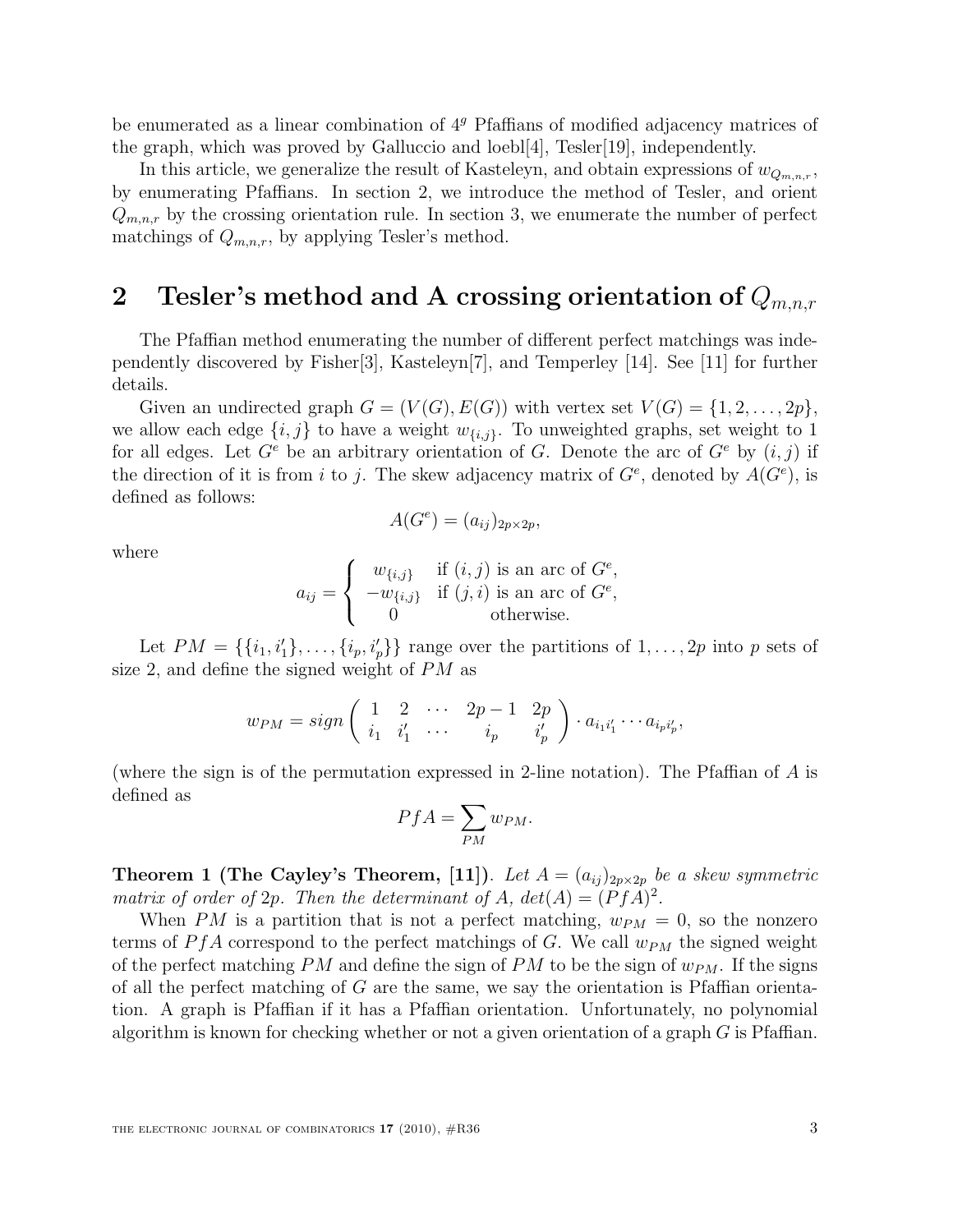Any compact boundaryless 2-dimensional surface S can be represented in the plane by a plane model<sup>[19]</sup>. Draw a 2l sided polygon P, and form l pairs of sides  $p_j, p'_j, j = 1, \ldots, l$ . Paste together  $p_j$  and  $p'_j$ . Any S can be represented by a suitable polygon and pastings. Introduce symbols  $a_1, \ldots, a_l$ . If  $p_j$  and  $p'_j$  are pasted together by traversing P clockwise along both, then place the label  $a_j$  along both  $p_j$  and  $p'_j$ , and say that S is j-nonoriented. If they are pasted by traversing P clockwise along one and counterclockwise along the other, label the clockwise one  $a_j$ , the counterclockwise one  $a_j^{-1}$ , and say that S is j-oriented. Form a word  $\sigma$  from these 2l symbols by starting at any side and read off the labels as  $P$ is traversed clockwise. If the occurrences of  $a_j$  or  $a_j^{-1}$  $j^{-1}$  are interleaved with the occurrences of  $a_k$  or  $a_k^{-1}$  $\kappa_k^{-1}$ , such as in  $\sigma = \ldots a_j \ldots a_k^{-1} \ldots a_j \ldots a_k \ldots$ , we say that  $\sigma$  is j, k-alternating; otherwise it is j, k-nonalternating. Now take an embedding of a graph  $G$  on this surface, and draw it within this plane model of the surface. Edges wholly contained inside the polygon P do not cross, and are called 0-edges. The edges that go through sides  $p_j, p'_j$ of  $P$  are called j-edges. We say a face of a planar graph is clockwise odd when it has an odd number of edges pointing along its boundary when traversed clockwise.

Introduce new variables  $x_1, \ldots, x_l$ . Multiply the weights of all j-edges by  $x_j (j \neq 0)$ , and let  $B(x_1, \ldots, x_l)$  be the x-adjacency matrix, with  $b_{uv} = a_{uv}$  when  $(u, v)$  is a 0-edge, while  $b_{uv} = a_{uv}x_j$  when  $(u, v)$  is a j-edge $(j \neq 0)$ , where  $a_{ij}$  is the entry of the  $A(G<sup>e</sup>)$ , the skew adjacency matrix of  $G^e$ .

Let

$$
f(\omega_1,\ldots,\omega_l)=\sum_{0\leq r_1,r_2,\ldots,r_l\leqslant 3}\alpha_{r_1,\ldots,r_l}\omega_1^{r_1}\ldots\omega_l^{r_l},
$$

all exponents of  $\omega_i$  are to be reduced modulo 4 to one of 0, 1, 2, 3. We consider any perfect matching  $PM$  in G. The f-weight of the perfect matching  $PM$  is

$$
w_{PM}(f) = f(i^{N_{PM}(1)}, \ldots, i^{N_{PM}(l)})w_{PM},
$$

where  $N_{PM}(j)$  be the number of j-edges in  $PM$ ,  $i = \sqrt{-1}$ . The f-weight of G is

$$
w_G(f) = \sum_{r_1, r_2, \dots, r_l} \alpha_{r_1, r_2, \dots, r_l} Pf B(i^{r_1}, \dots, i^{r_l})
$$
  
= 
$$
\sum_{r_1, r_2, \dots, r_l} \alpha_{r_1, r_2, \dots, r_l} \sum_{PM} w_{PM} \cdot i^{r_1 N_{PM}(1)} \cdot \dots \cdot i^{r_l N_{PM}(l)} = \sum_{PM} w_{PM}(f).
$$
 (2)

**Theorem 2** [19]. The total unsigned weight of all perfect matchings in G is

$$
\varepsilon_0 w_G \big( \prod_{1 \leq j \leq k \leq l} L_{jk} \big).
$$

Where  $\varepsilon_0 = \pm 1, L_{jj} =$  $\int \frac{1-i}{2}\omega_j + \frac{1+i}{2}$  $\frac{1+i}{2}\omega_j^{-1}$  $j^{-1}$  if  $\sigma$  is j-nonoriented; 1 otherwise.  $L_{jk} =$  $\int \frac{1}{2}(1+\omega_j^2+\omega_k^2-\omega_j^2\omega_k^2)$  if  $\sigma$  is j, k-alternating; 1 otherwise.

THE ELECTRONIC JOURNAL OF COMBINATORICS  $17$  (2010),  $\#R36$   $4$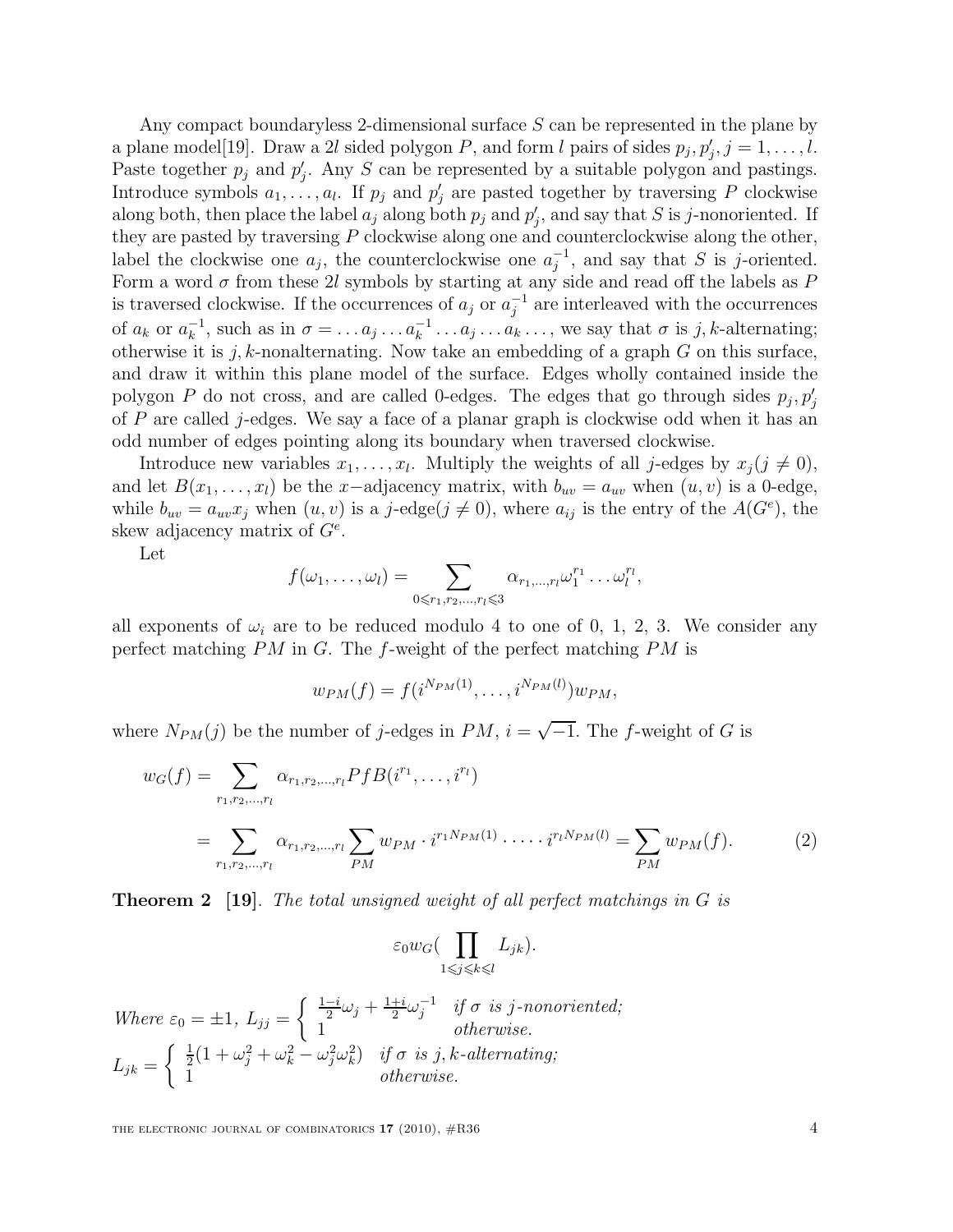Consider the graph G embedded on torus. Letting  $B(x_1, x_2)$  be its x-adjacency matrix, with the 0-edges having weight 1 and the j-edges having weight  $x_j (j = 1, 2)$ ,

$$
f = \prod_{1 \leq j \leq k \leq 2} L_{jk} = L_{11} L_{12} L_{22} = L_{12} = \frac{1}{2} (1 + \omega_1^2 + \omega_2^2 - \omega_1^2 \omega_2^2).
$$

Thus, by Equation(2), the number of perfect matchings of  $G$  is given by

$$
\pm w_G(f) = \frac{1}{2} [PfB(1,1) + PfB(-1,1) + PfB(1,-1) - PfB(-1,-1)].
$$

The graph  $Q_{m,n,r}$  can be embedded on the torus, so we draw its planar subgraph con-



Figure 2: The subgraph of 0-edges of  $Q_{m,n,r}$ .

taining all vertices in a 4-polygon which is 1,2-alternating and label mn vertices of  $Q_{m,n,r}$ by  $1, 2, \dots, mn$  shown in Figure 2. Thus 0-edges set  $E_0$ , 1-edges set  $E_1$  and 2-edges set  $E_2$  of  $Q_{m,n,r}$ , respectively, are

 $E_0 = \{\{kn+t, (k+1)n+t\}|k=0,\ldots,m-2,t=1,\ldots,n\} \cup \{\{kn+t, kn+t+1\}|k=1,\ldots,n\}$  $0, \ldots, m-1, t = 2, \ldots, n-1\} \cup \{\{n(r+k)+1, kn+2\}|k=0, \ldots, m-1-r\},\$  $E_1 = \{ \{ kn, (k-1)n + 1 \} | k = 1, \ldots, m \},\$  $E_2 = \{ \{t, n(m-1)+t\} | t = 1, \ldots, n \} \cup \{ \{ kn+1, n(m-r+k)+2 \} | k = 0, \ldots, r-1 \}.$ 



Figure 3: the orientation of  $Q_{m,n,r}$  when n is odd.

THE ELECTRONIC JOURNAL OF COMBINATORICS  $17$  (2010),  $\#R36$  5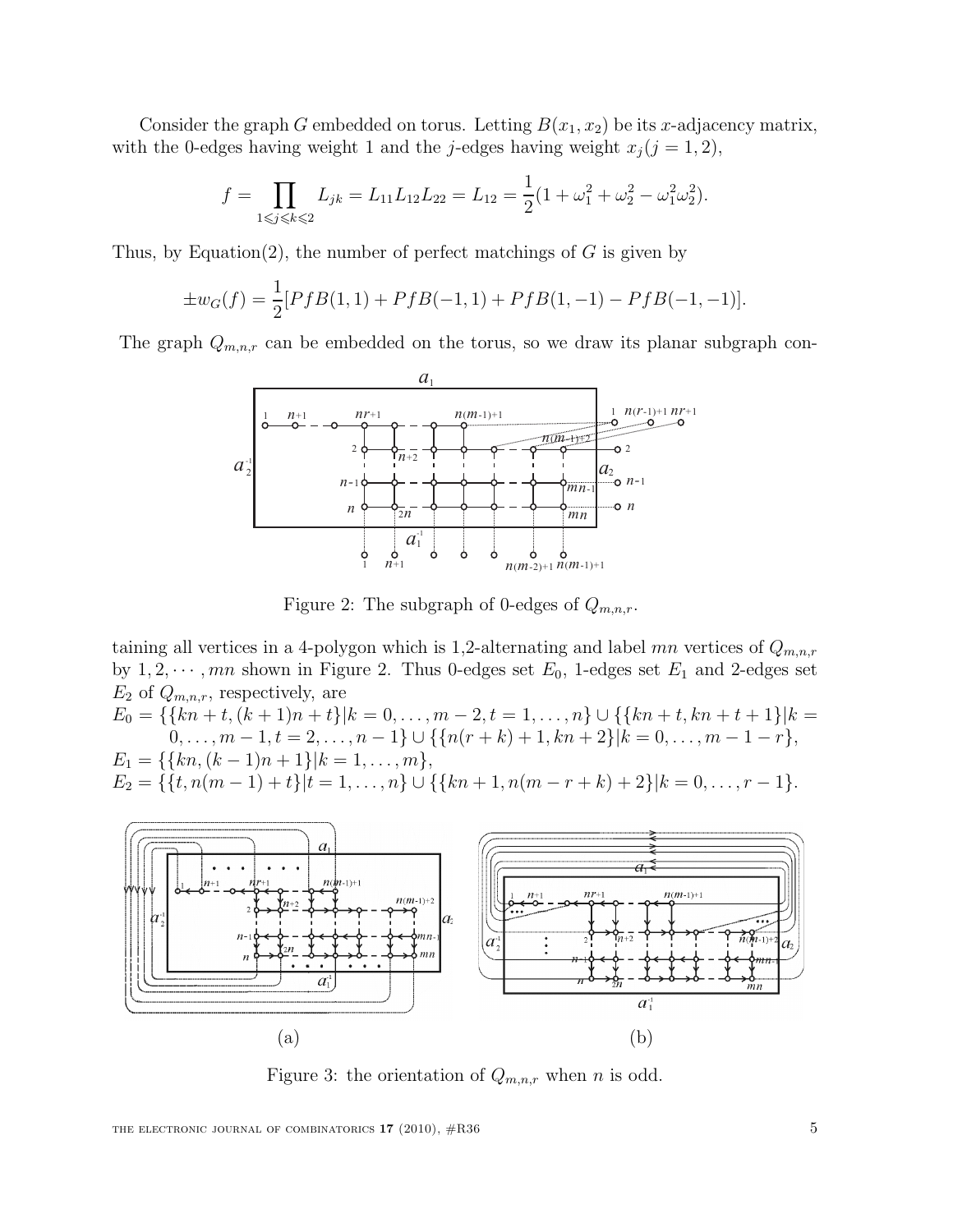

Figure 4: the orientation of  $Q_{m,n,r}$  when n is odd.

Crossing orientation rule [19]: Orient the subgraph of 0-edges so that all its faces are clockwise odd. Orient each j-edge e  $(j > 0)$  as follows. Ignoring all other non 0-edges, there is a face formed by e and certain 0-edges along the boundary of the subgraph of 0-edges. Orient e so that this face is clockwise odd.

When *n* is even, for an edge  $e = \{k, l\}$  of  $Q_{m,n,r}$ , without loss of generality, suppose  $k < l$ . If  $e \in E_0$ , orient it from k to l when both k and l are even or  $k + 1 = l$ , otherwise from l to k, referring to Figure 3(a). If  $e \in E_1$ , let the direction of it be from k to l. If  $e \in E_2$ , orient it from k to l when both k and l are even, otherwise from l to k, for even m. Reversing the direction of e when m is odd(as in Figure 3(b)).

If n is odd, r is even, we orient the graph as Figure 4 shown. Figure  $4(a)$  shows the direction of 1-edges when  $r \equiv 2 \pmod{4}$ , reversing the direction of all the 1-edges when  $r \equiv 0 \pmod{4}$ . When  $m \equiv 2 \pmod{4}$ , the direction of 2-edges are shown in Figure 4(b), reversing when  $m \equiv 0 \pmod{4}$ .

**Lemma 3** Suppose  $Q_{m,n,r}^e$  is the orientation of  $Q_{m,n,r}$  as above, then it is a crossing orientation.

Proof: It is easy to check that all the faces of the subgraph of 0-edges are clockwise odd. For 2-edges $\{kn+1, n(m-r+k)+2\}\vert k=0,\ldots,r-1\}$  when m is even, the vertices of the cycle formed by one of them and certain 0-edges along the boundary of the subgraph of 0-edges are  $[n(m - r + k) + 2]$ ,  $[n(m - r - 1) + 2]$ ,  $[n(m - 1) + 1]$ ,  $\cdots$ ,  $(n + 1)$ ,  $1$ ,  $(n +$ 1),  $\cdots$ ,  $(kn+1)$ . The number of edges pointing along it from vertex  $n(m-r+k)+2$  to  $kn+1$  traversed clockwise always is odd, so does this cycle. Similar discussion solves the other case, and the lemma follows.

**Theorem 4 [19].** (a)A graph may be oriented so that every perfect matching PM has sign  $\epsilon_{PM} = \epsilon_0(-1)^{\kappa(PM)}$ , where  $\epsilon_0 = \pm 1$  is constant;  $\epsilon_0$  may be interpreted as the sign of a perfect matching with no crossing edges when such exists;  $\kappa(PM)$  be the number of times edges in it cross.

(b) An orientation of a graph satisfies (a) if, and only if, it is a crossing orientation.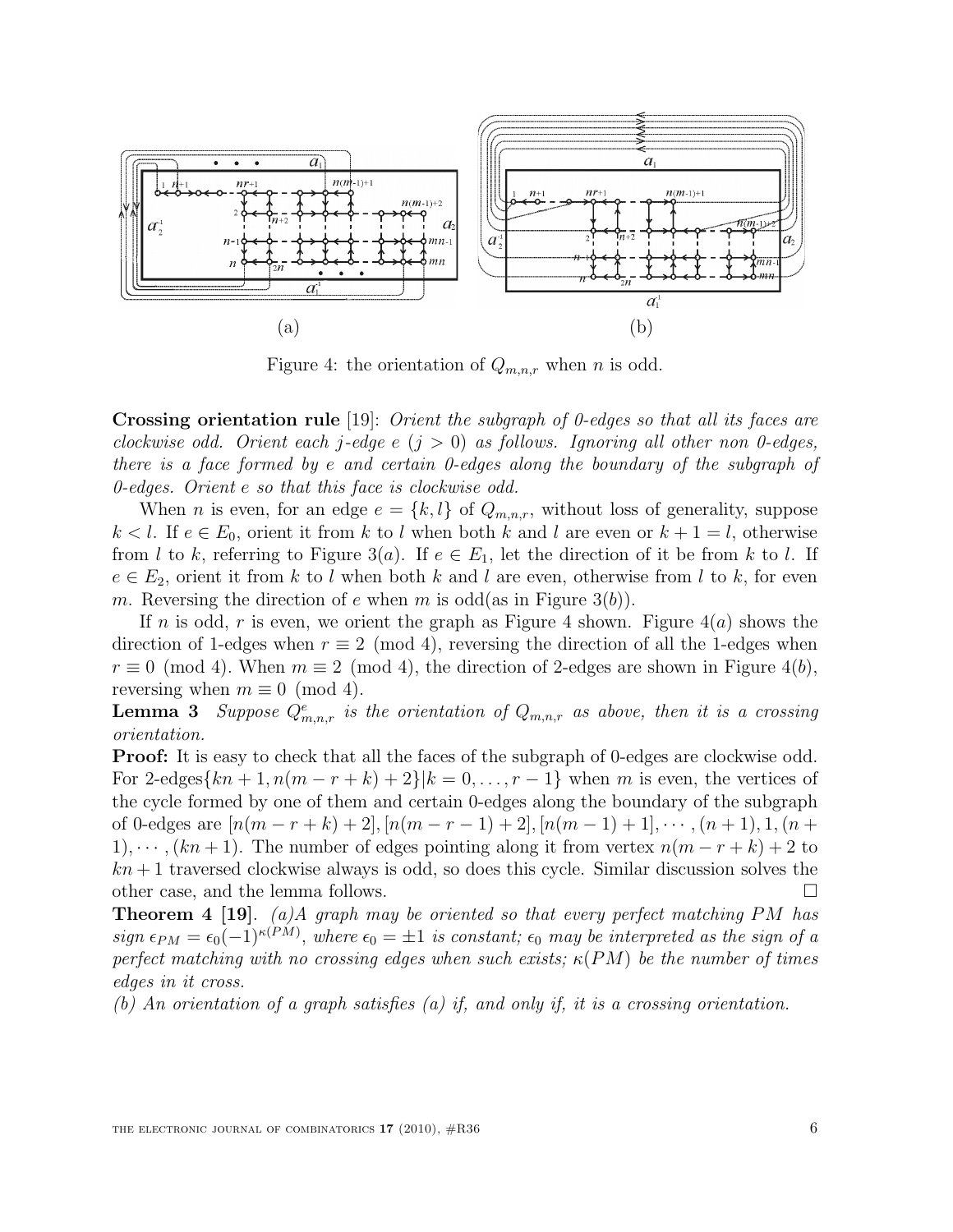## 3 Enumeration of perfect matchings of  $Q_{m,n,r}$

### 3.1 The sign of  $pfB(x_1, x_2)$

In order to decide the sign of pfaffians of  $B(x_1, x_2)(x_1, x_2 = \pm 1)$ , we distinguish the perfect matchings of  $Q_{m,n,r}$  into four classes. The perfect matchings belonging to class 1 are those that have odd number of 1-edges and odd number of 2-edges; The perfect matchings in class 2 have odd number of 1-edges and even number of 2-edges; The perfect matchings in class 3 have even number of 1-edges and odd number of 2-edges and the ones have even number of 1-edges and even number of 2-edges in class 4. So except the perfect matching PM in class 1, the number of times edges in it cross  $\kappa(PM)$  are always even.

Consider the case when  $x_1 = 1$  and  $x_2 = 1$  firstly. If n is even, then obviously, the edges set  $PM_1 = \{\{1, n\}, \{2, 3\}, \{4, 5\}, \cdots, \{n-2, n-1\}, \{n+1, 2n\}, \{n+2, n+3\}, \{n+4, n+1\}$  $5\}, \cdots, \{2n-2, 2n-1\}, \cdots, \{(m-1)n+1, mn\}, \{(m-1)n+2, (m-1)n+3\}, \{(m-1)n+3\}$  $\{4,(m-1)n+5\},\cdots,\{mn-2,mn-1\}\}\$ is a perfect matching in class 2 or class 4 according to the parity of m. Note that n is even and  $x_1 = 1, x_2 = 1$ , so  $a_{1n}a_{23} \cdots a_{(mn-2)(mn-1)} = 1$ and

$$
sign\left(\begin{array}{cccccc} 1 & 2 & 3 & 4 & \cdots & mn-1 & mn \\ 1 & n & 2 & 3 & \cdots & mn-2 & mn-1 \end{array}\right) = (-1)^{m(n-2)} = 1.
$$

Then the sign of  $PM_1$  is positive.

If n is odd. Let  $PM_2 = \{\{1, n + 1\}, \{2n + 1, 3n + 1\}, \cdots, \{(m - 2)n + 1, (m - 1)\}\}$  $1\vert n+1 \rangle$ ,  $\{2, n+2\}$ ,  $\{2n+2, 3n+2\}$ ,  $\cdots$ ,  $\{(m-2)n+2, (m-1)n+2\}$ ,  $\cdots$ ,  $\{n, 2n\}$ ,  $\{3n, 4n\}, \cdots, \{(m-1)n, mn\}\}\,$  then  $PM_2$  is a perfect matching of  $Q_{m,n,r}$  which belongs to class 4. Moreover,

$$
a_{1(n+1)}a_{(2n+1)(3n+1)}\cdots a_{(mn-n)mn} = (-1)^{mn/2},
$$
  

$$
sign\left(\begin{array}{cccccc} 1 & 2 & 3 & 4 & \cdots & mn-1 & mn \\ 1 & n+1 & 2n+1 & 3n+1 & \cdots & mn-n & mn \end{array}\right) = (-1)^{\sum_{j=1}^{m-1} \sum_{i=1}^{n-1} ij}.
$$

Note that  $(-1)^{\sum_{j=1}^{m-1} \sum_{i=1}^{n-1} ij}$  equals to 1 when  $m \equiv 0 \pmod{4}$ , equals to  $-1$  when  $m \equiv 2$  $\pmod{4}$ , so the sign of  $PM_2$  also is positive. Then, by Theorem 4, the sign of perfect matchings in class 2, class 3 and class 4 is positive, except perfect matchings in class 1.

If  $x_1 = -1$ , note that the number of 1-edges in class 2 is odd and the number of times edges in class 2 cross always is even, by Theorem 4, the sign of the perfect matching in this class is negative. Similar discussion to the other cases, the signs of perfect matchings can be decided, as shown in Table 2.

**Lemma 5.** If  $P f B(-1,1)$  or  $P f B(-1,-1)$  equals to zero, then  $P f B(-1,-1) \leq 0$ ,  $P f B(1,1) \geq 0$ ,  $P f B(-1,1) \geq 0$ ,  $P f B(1,-1) \geq 0$ .

**Proof:** Denote the number of perfect matchings belonging to class  $i(i = 1, 2, 3, 4)$  by  $w_i$ . If  $P f B(-1, 1) = 0$  then by Table 2, that means  $w_2 = w_1 + w_3 + w_4$ , so  $w_1 + w_2 + w_3 \geq w_4$ . Notice that a perfect matching in class  $i(i = 1, 2, 3)$  contributes −1 to  $PfB(-1, -1)$ , so  $PfB(-1, -1) \le 0$ . Similar discussion completes the other cases of the Lemma.  $P f B(-1, -1) \leq 0$ . Similar discussion completes the other cases of the Lemma.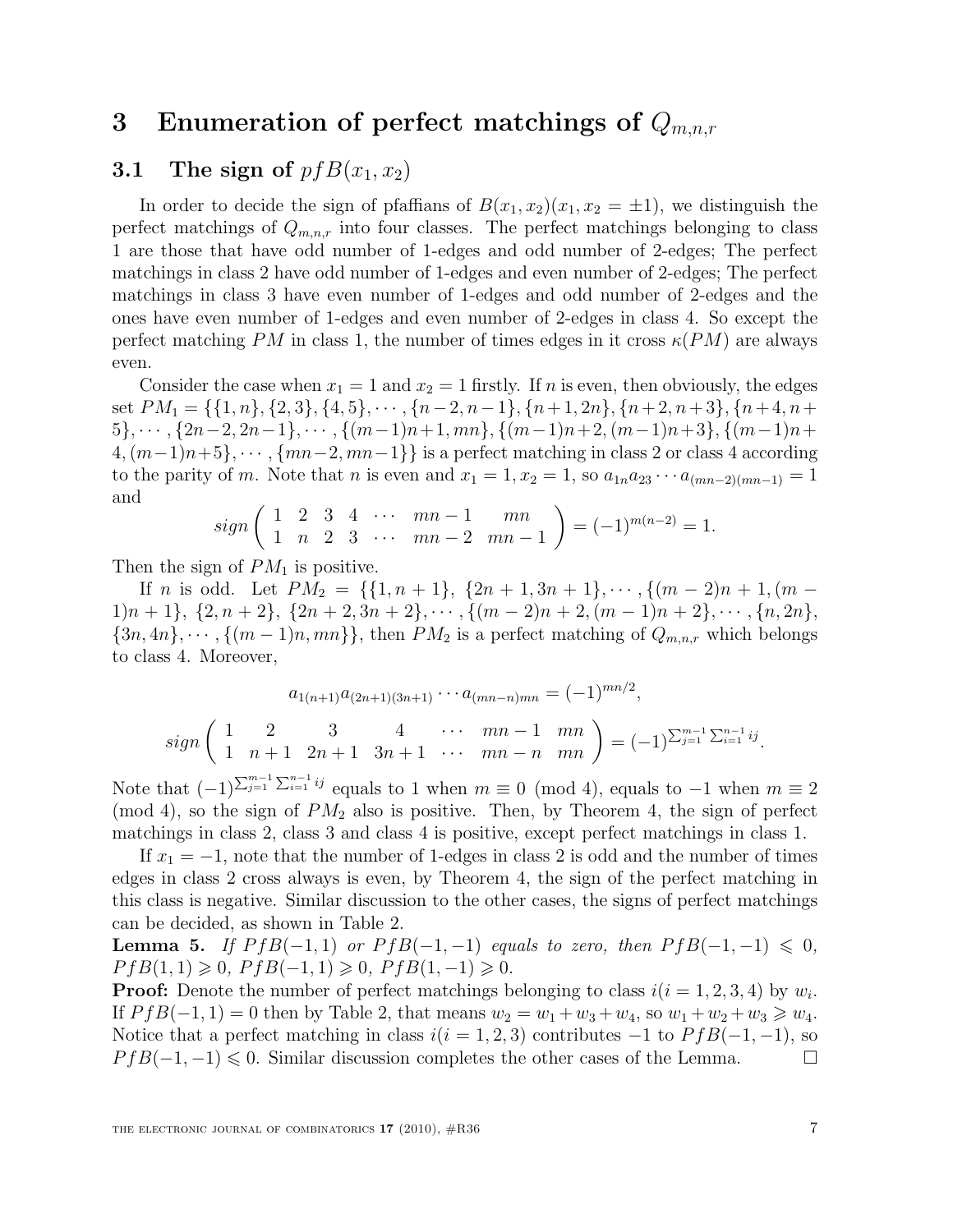| sign of corresponding perfect matchings |  |  |                                                                                         |  |  |
|-----------------------------------------|--|--|-----------------------------------------------------------------------------------------|--|--|
|                                         |  |  | class $x_1 = 1, x_2 = 1   x_1 = -1, x_2 = 1   x_1 = 1, x_2 = -1   x_1 = -1, x_2 = -1  $ |  |  |
|                                         |  |  |                                                                                         |  |  |
|                                         |  |  |                                                                                         |  |  |
|                                         |  |  |                                                                                         |  |  |
|                                         |  |  |                                                                                         |  |  |

Table 2: The signs of the perfect matchings

## ${\bf 3.2} \quad {\bf Enumerate\,\, the \,\, perfect \,\, matchings \,\, of} \,\, Q^{e}_{m,n,r}$

Recalled that  $Q_{m,n,r}^e$  is a crossing orientation of  $Q_{m,n,r}$ , the x-adjacency matrix of  $Q_{m,n,r}^e$ , denoted by  $B(x_1, x_2)$ . Then the elements of  $B(x_1, x_2)$  can be read off from Figure 3 or Figure 4, has the following form:

$$
B(x_1, x_2) = (B_{ij}(x_1, x_2)),
$$

where  $B_{ij}(x_1, x_2)$  is the  $n \times n$  matrix. If n is even, when  $j \geq i$ ,

$$
B_{ij} = \begin{cases} A(x_1) & \text{if } i = j, i = 1, ..., m; \\ B(-1) & \text{if } j = i + 1, i = 1, ..., m - 1; \\ C(-1)^T & \text{if } j = i + r, i = 1, ..., m - r; \\ (-1)^{m+1}C(x_2) & \text{if } j = i + m - r, i = 1, ..., r; \\ (-1)^{m+1}B(x_2) & \text{if } i = 1, j = m; \\ 0_n & \text{otherwise.} \end{cases}
$$

When  $j < i$ ,  $B_{ij} = -B_{ji}^T (B_{ij}^T)$  is the transpose of  $B_{ij}$ ). If n is odd and r is even,

$$
B_{ij} = \begin{cases} \epsilon A(-(1)^{r/2}x_1) & \text{if } i = j, i = 1, ..., m; \\ \epsilon B'(-1) & \text{if } j = i + 1, i = 1, ..., m - 1; \\ \epsilon C(-1)^T & \text{if } j = i + r, i = 1, ..., m - r; \\ \epsilon (-1)^{m/2}C(-x_2) & \text{if } j = i + m - r, i = 1, ..., r; \\ \epsilon (-1)^{m/2}B'(x_2) & \text{if } i = 1, j = m; \\ 0_n & \text{otherwise.} \end{cases}
$$

When  $j < i$ ,  $B_{ij} = -B_{ji}^T (B_{ij}^T)$  is the transpose of  $B_{ij}$ , if i is even,  $\epsilon = -1$ , else  $\epsilon = 1$ . Where

$$
A(x) = \begin{bmatrix} 0 & 0 & 0 & 0 & \cdots & x \\ 0 & 0 & 1 & 0 & \cdots & 0 \\ 0 & -1 & 0 & 1 & \cdots & 0 \\ \vdots & \vdots & \ddots & \ddots & \ddots & \vdots \\ 0 & 0 & \cdots & -1 & 0 & 1 \\ -x & 0 & 0 & \cdots & -1 & 0 \end{bmatrix}, C(x) = \begin{bmatrix} 0 & x & 0 & \cdots \\ 0 & 0 & 0 & \cdots \\ 0 & 0 & 0 & \cdots \\ \vdots & \vdots & \vdots & \ddots \end{bmatrix},
$$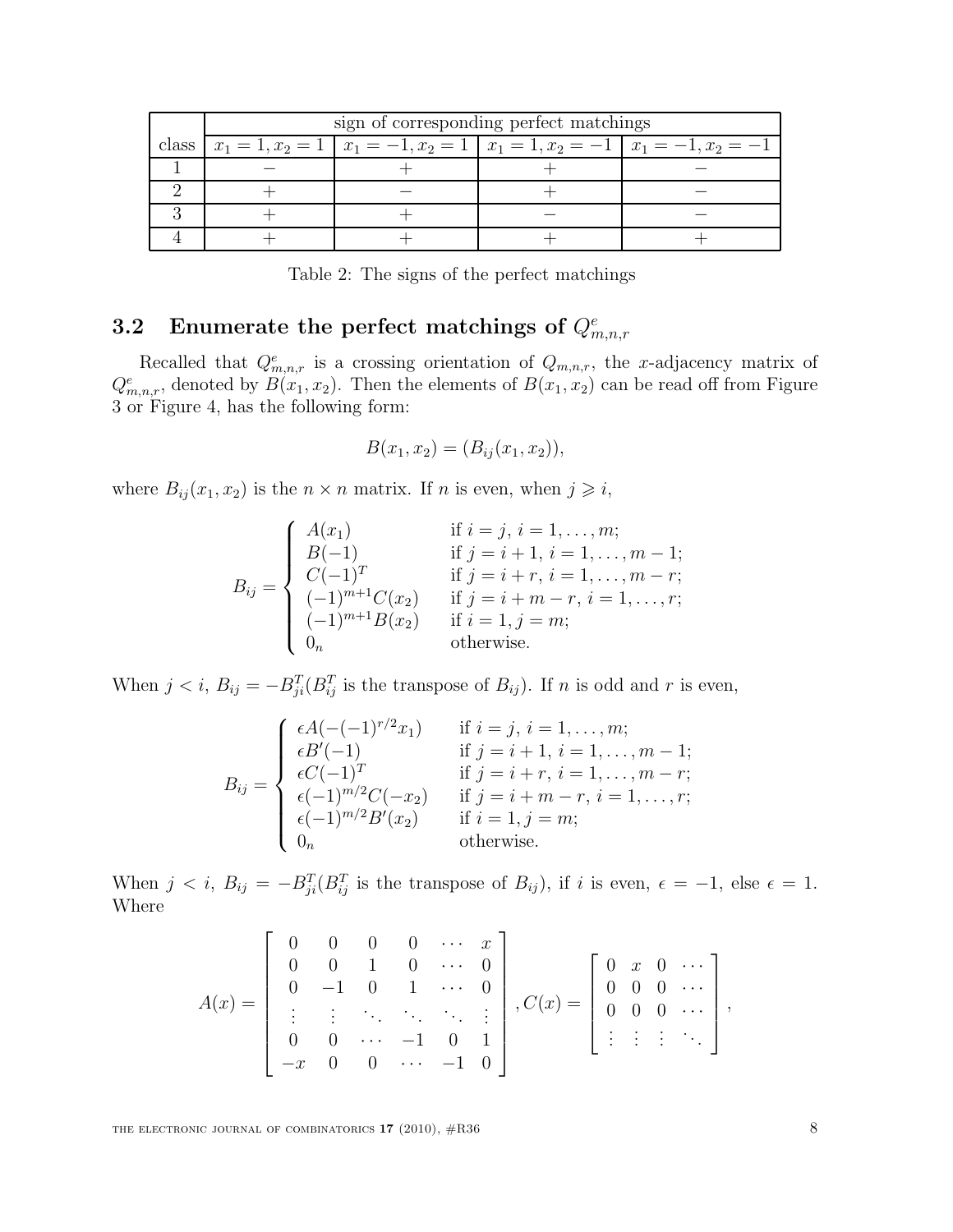$$
B(x) = \begin{bmatrix} x & & & \\ & -x & & \\ & & \ddots & \\ & & & x \\ & & & -x \end{bmatrix}, B'(x) = \begin{bmatrix} x & & & \\ & x & & \\ & & \ddots & \\ & & & x \\ & & & x \end{bmatrix}
$$

,

 $0_n$  is a  $n \times n$  matrix and all its entries are zero.

In order to calculate the determinant of  $B(x_1, x_2)$ , we introduce the following lemma. Firstly, denote the block circulant matrix

$$
\begin{pmatrix}\nV_0 & V_1 & \cdots & V_{m-1} \\
V_{m-1} & V_0 & \cdots & V_{m-2} \\
\vdots & \vdots & \ddots & \vdots \\
V_1 & V_2 & \cdots & V_0\n\end{pmatrix}
$$

by  $circ(V_0, V_1, \dots, V_{m-1})$ , and denote the skew block circulant matrix

$$
\begin{pmatrix}\nV_0 & V_1 & V_2 & \cdots & V_{m-1} \\
-V_{m-1} & V_0 & V_1 & \cdots & V_{m-2} \\
-V_{m-2} & -V_{n-1} & V_0 & \cdots & V_{m-3} \\
\vdots & \vdots & \ddots & \ddots & \vdots \\
-V_1 & -V_2 & \cdots & -V_{m-1} & V_0\n\end{pmatrix}
$$

by  $scirc(V_0, V_1, \cdots, V_{m-1})$ .

**Lemma 6** ([2]). Let  $V = circ(V_0, V_1, \cdots, V_{m-1})$  or  $V = scirc(V_0, V_1, \cdots, V_{m-1})$  be a block circulant matrix or a skew block circulant matrix over the complex number field, where all  $V_t$  are  $n \times n$  matrices,  $t = 0, 1, \ldots, m - 1$ . Then

$$
det V = \prod_{t=0}^{m-1} det(J_t),
$$

where  $J_t = V_0 + V_1 \omega_t + V_2 \omega_{2t} + \cdots + V_{m-1} \omega_{(m-1)t}$ ,

$$
\omega_t = \begin{cases} \cos \frac{2t\pi}{m} + i \sin \frac{2t\pi}{m} & (\text{if } V \text{ is a block circulant matrix})\\ \cos \frac{(2t+1)\pi}{m} + i \sin \frac{(2t+1)\pi}{m} & (\text{if } V \text{ is a skew block circulant matrix}) \end{cases}
$$

We consider the case when *n* is even firstly. In fact, if *m* is odd,  $x_2 = 1$  or *m* is even,  $x_2 = -1$ , then

$$
B(x_1, x_2) = circ(A(x_1), B(-1), 0_n, \cdots, 0_n, C(-1)^T, 0_n, \cdots, 0_n, C(x_2), 0_n, \cdots, 0_n, -B(-1)).
$$

THE ELECTRONIC JOURNAL OF COMBINATORICS  $17$  (2010),  $\#R36$  9

.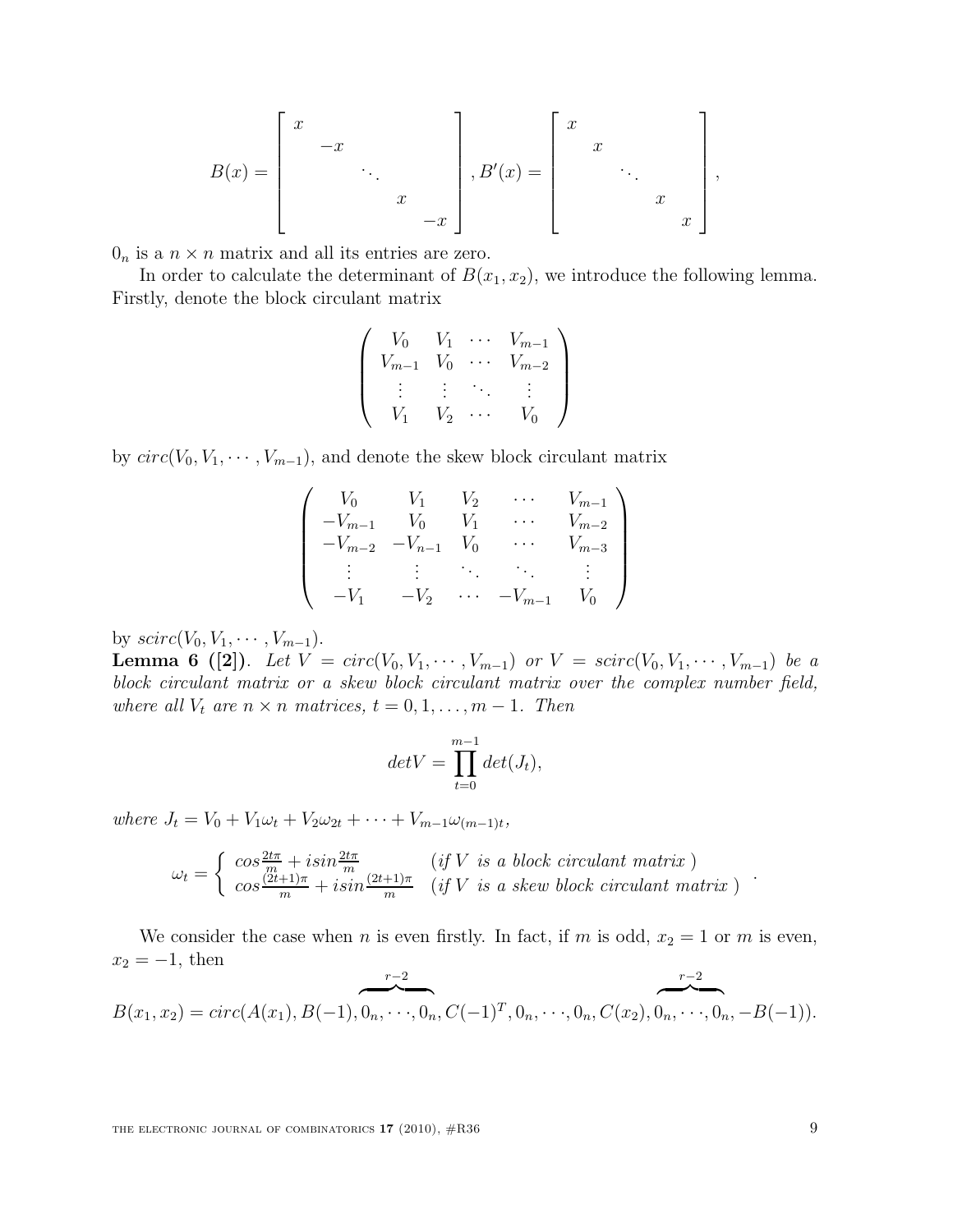If m is odd,  $x_2 = -1$  or m is even,  $x_2 = 1$ , then

 $\overline{\phantom{a}}$   $\overline{\phantom{a}}$   $\overline{\phantom{a}}$  $\sim$   $\sim$  $B(x_1, x_2) = \text{scirc}(A(x_1), B(-1), 0_n, \dots, 0_n, C(-1)^T, 0_n, \dots, 0_n, -C(x_2), 0_n, \dots, 0_n, B(-1)).$ So by Lemma 6, we always have that

$$
det(B(x_1, x_2)) = \prod_{t=0}^{m-1} det(F_t),
$$
\n(3)

 $r-2$ 

where

$$
F_t = A(x_1) + \omega_t B(-1) - \omega_t^{-1} B(-1) + \omega_r^{-1} C(-1)^T + \omega_r C(x_2)
$$
  
\n
$$
= \begin{vmatrix}\n\beta & \omega_r^{-1} & x_1 \\
-\omega_r & -\beta & 1 \\
\vdots & \vdots & \ddots \\
-\lambda_1 & -1 & \beta & 1 \\
-x_1 & -1 & -\beta\n\end{vmatrix} \quad (\beta = -\omega_t + \omega_t^{-1}, t = 0, 1, ..., m - 1),
$$
  
\n
$$
T = \begin{cases}\n\cos \frac{2t\pi}{m} + i\sin \frac{2t\pi}{m} & (m \text{ is odd}, x_2 = 1 \text{ or } m \text{ is even}, x_2 = -1) \\
\cos \frac{(2t+1)\pi}{m} + i\sin \frac{(2t+1)\pi}{m} & (m \text{ is odd}, x_2 = -1 \text{ or } m \text{ is even}, x_2 = 1)\n\end{cases}
$$

Furthermore,  $det(F_t)$  can be simplify as: if  $n \equiv 0 \pmod{4}$ ,

$$
det(F_t) = (-\omega_t + \omega_t^{-1})T_{n-1} - 2T_{n-2} + x_1(\omega_t^r + \omega_t^{-r}),
$$

if  $n \equiv 2 \pmod{4}$ ,

 $\omega_t$ 

$$
det(F_t) = (\omega_t - \omega_t^{-1})T_{n-1} + 2T_{n-2} + x_1(\omega_t^r + \omega_t^{-r}),
$$

Where

$$
T_n = \begin{vmatrix} \beta & 1 & & \\ 1 & \beta & 1 & \\ & \ddots & \ddots & \\ & & 1 & \beta & 1 \\ & & & 1 & \beta \end{vmatrix} = \prod_{k=1}^n ((-\omega_t + \omega_t^{-1}) + 2\cos\frac{k\pi}{n+1})
$$

$$
= \frac{((\omega_t^{-1} - \omega_t) + \sqrt{(\omega_t^{-1} - \omega_t)^2 - 4})^{n+1} - ((\omega_t^{-1} - \omega_t) - \sqrt{(\omega_t^{-1} - \omega_t)^2 - 4})^{n+1}}{2^{n+1}\sqrt{(-\omega_t + \omega_t^{-1})^2 - 4}}.
$$

When m is odd,  $x_2 = 1$  or m is even,  $x_2 = -1$ ,

$$
-\omega_t + \omega_t^{-1} = -2isin\frac{2t\pi}{m}, \ \omega_t^r + \omega_t^{-r} = 2cos\frac{2rt\pi}{m}.
$$

Noticing that

$$
\prod_{k=1}^{n} (2\cos\frac{k\pi}{n+1}) = (i)^n
$$
, when *n* is even.

THE ELECTRONIC JOURNAL OF COMBINATORICS  $17$  (2010),  $\#R36$  10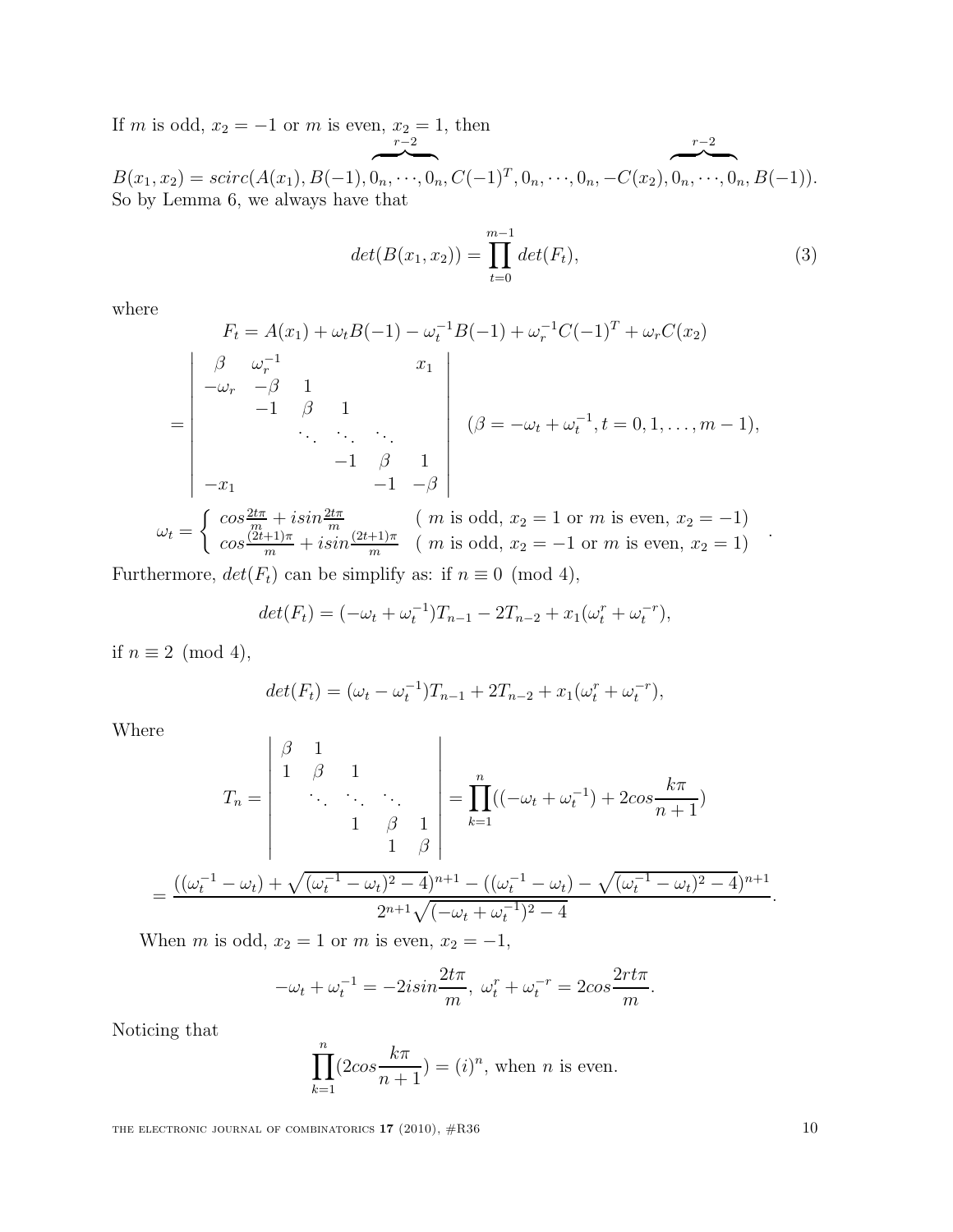Therefore,  $det(F_0) = 2 + 2x_1$ . That is, when  $x_1 = -1$ ,  $det(F_0) = 0$ . By Theorem 1 and Equation (3), when m is odd,  $(PfB(-1, 1))^2 = det(A_1(-1, 1)) = 0$ , when m is even,  $(PfB(-1,-1))^2 = det(A_1(-1,-1)) = 0$ . By Lemma 5,  $PfB(-1,-1) = 0$ .  $-\det(A_1(-1,-1))^{1/2}, \; PfB(1,1) = \det(A_1(1,1))^{1/2}, \; PfB(1,-1) = \det(A_1(1,-1))^{1/2},$  $P f B(-1,1) = det(A_1(-1,1))^{1/2}$ . So, if  $n \equiv 0 \pmod{4}$ , the number of perfect matchings of  $Q_{m,n,r}$ :

$$
w_Q = \frac{1}{2} \Big[ \prod_{t=0}^{m-1} \left( -2iT_{n-1}^0 \sin \frac{2t\pi}{m} - 2T_{n-2}^0 + 2\cos \frac{2tr\pi}{m} \right)^{1/2} + \prod_{t=0}^{m-1} \left( -2iT_{n-1}^1 \sin \frac{(2t+1)\pi}{m} - 2T_{n-2}^1 + 2\cos \frac{(2t+1)\pi\pi}{m} \right)^{1/2} + \prod_{t=0}^{m-1} \left( -2iT_{n-1}^1 \sin \frac{(2t+1)\pi}{m} - 2T_{n-2}^1 - 2\cos \frac{(2t+1)\pi\pi}{m} \right)^{1/2} \Big];
$$

If  $n \equiv 2 \pmod{4}$ ,

$$
w_Q = \frac{1}{2} \Big[ \prod_{t=0}^{m-1} (2iT_{n-1}^0 \sin \frac{2t\pi}{m} + 2T_{n-2}^0 + 2\cos \frac{2tr\pi}{m})^{1/2} + \prod_{t=0}^{m-1} (2iT_{n-1}^1 \sin \frac{(2t+1)\pi}{m} + 2T_{n-2}^1 + 2\cos \frac{(2t+1)\pi\pi}{m})^{1/2} + \prod_{t=0}^{m-1} (2iT_{n-1}^1 \sin \frac{(2t+1)\pi}{m} + 2T_{n-2}^1 - 2\cos \frac{(2t+1)\pi}{m})^{1/2} \Big],
$$

where  $T_n^0 = \prod_{k=1}^n (-2isin\frac{2t\pi}{m} + 2cos\frac{k\pi}{n+1}),$   $T_n^1 = \prod_{k=1}^n (-2isin\frac{(2t+1)\pi}{m} + 2cos\frac{k\pi}{n+1}).$  So we have

**Theorem 7** If n is even, then the number of perfect matchings of  $Q_{m,n,r}$ ,

$$
w_Q = \frac{1}{2} \left\{ \prod_{t=0}^{m-1} [H_1(\frac{2t\pi}{m})]^{\frac{1}{2}} + \prod_{t=0}^{m-1} [H_1(\frac{2t+1}{m}\pi)]^{\frac{1}{2}} + \prod_{t=0}^{m-1} [H_2(\frac{2t+1}{m}\pi)]^{\frac{1}{2}} \right\}.
$$

Where

$$
H_1(\theta) = (\sqrt{1 + \sin^2 \theta} - \sin \theta)^n + (\sqrt{1 + \sin^2 \theta} + \sin \theta)^n + 2\cos^2 \theta,
$$
  
\n
$$
H_2(\theta) = (\sqrt{1 + \sin^2 \theta} - \sin \theta)^n + (\sqrt{1 + \sin^2 \theta} + \sin \theta)^n - 2\cos^2 \theta.
$$

If n is odd and m, r is even, multiplying  $B_{ij}(x_1, x_2)$  by  $-1$  when i is even, a block circulant matrix or a skew block circulant matrix can be gotten. With the same discussion as above to the case, we have:

**Theorem 8** If n is odd and m, r is even, then the number of perfect matchings of  $Q_{m,n,r}$ ,

$$
w_Q = \begin{cases} \frac{1}{2} \sqrt{\prod_{t=0}^{m-1} [G_1(\frac{2t+1}{m}\pi) + \frac{1}{2} \sqrt{\prod_{t=0}^{m-1} [G_2(\frac{2t+1}{m}\pi)]}} & (\text{ if } m \equiv 0 \pmod{4}),\\ \frac{1}{2} \sqrt{-\prod_{t=0}^{m-1} G_1(\frac{2t}{m}\pi) + \frac{1}{2} \sqrt{-\prod_{t=0}^{m-1} G_2(\frac{2t}{m}\pi)} & (\text{ if } m \equiv 2 \pmod{4}). \end{cases}
$$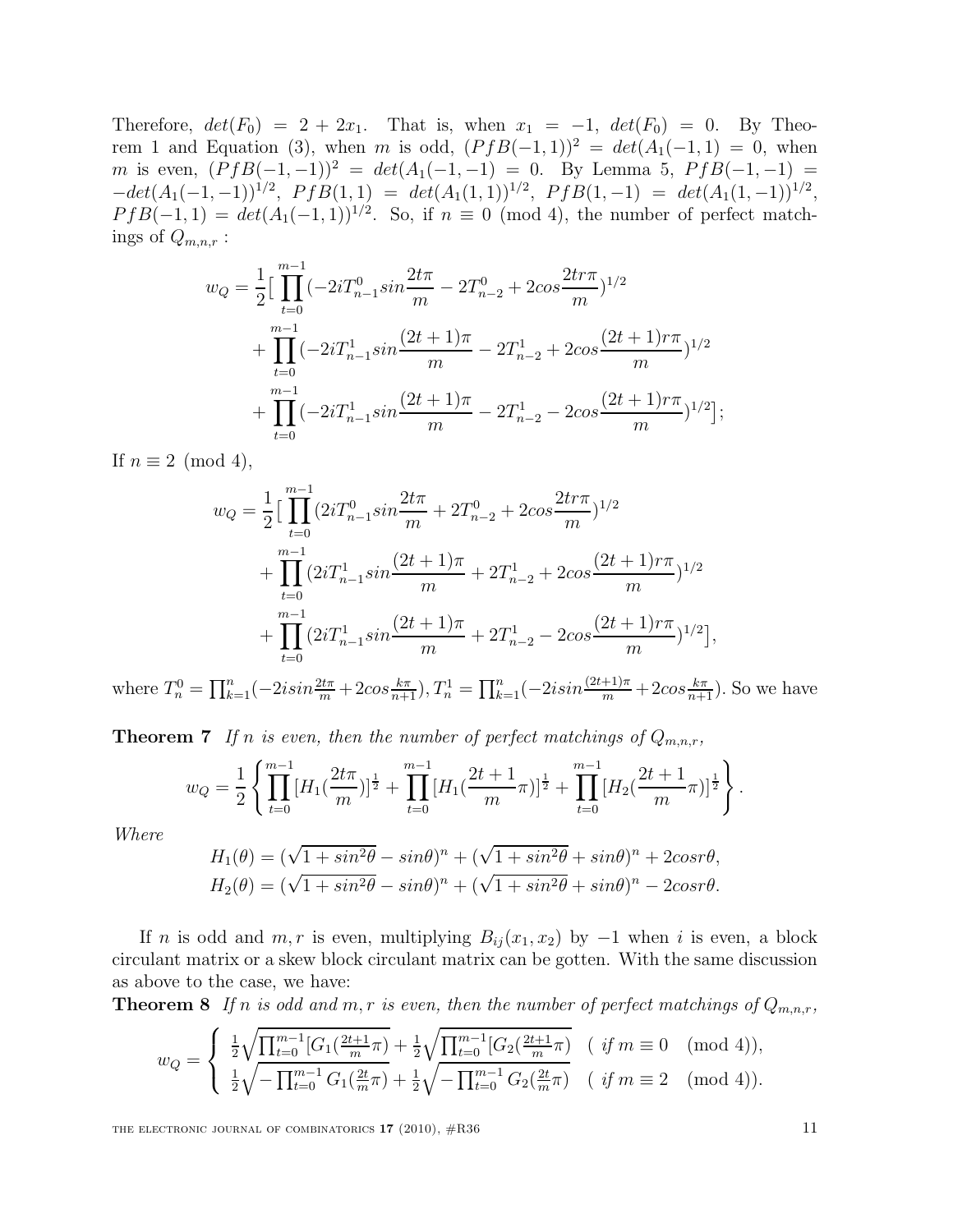Where

$$
G_1(\theta) = (\sqrt{1 + \cos^2 \theta} - \cos \theta)^n - (\sqrt{1 + \cos^2 \theta} + \cos \theta)^n + 2i \sin \theta,
$$
  
\n
$$
G_2(\theta) = (\sqrt{1 + \cos^2 \theta} - \cos \theta)^n - (\sqrt{1 + \cos^2 \theta} + \cos \theta)^n - 2i \sin \theta.
$$

## 4 Concluding remarks

1. As a special case, when  $r = 0$ , with the aid of the following identity, valid for even  $n$ :

$$
\left\{ [u + (1+u^2)^{\frac{1}{2}}]^n + [-u + (1+u^2)^{\frac{1}{2}}]^n + 2 \right\}^{\frac{1}{2}} = \prod_{k=0}^{\frac{n}{2}-1} 2\left(u^2 + \sin^2 \frac{2k+1}{n}\pi\right)^{\frac{1}{2}},
$$

$$
\left\{ [u + (1+u^2)^{\frac{1}{2}}]^n + [-u + (1+u^2)^{\frac{1}{2}}]^n - 2 \right\}^{\frac{1}{2}} = \prod_{k=0}^{\frac{n}{2}-1} 2\left(u^2 + \sin^2 \frac{2k}{n}\pi\right)^{\frac{1}{2}},
$$

Equation (1) can be gotten from Theorem 7.

2. When n is odd, it can be seen that the first term of the right hand of Equation  $(1)$ is equal to zero, and the second term equals the last term. If  $r = 0$ , to the number of perfect matchings of a graph, the result in Theorem 8 must be the same as Equation (1), so we have following identity: if  $m \equiv 0 \pmod{4}$ ,

$$
\prod_{t=0}^{m-1} \left\{ \left[ -\cos\frac{2t+1}{m}\pi + (1+\cos^2\frac{2t+1}{m}\pi)^{\frac{1}{2}} \right]^n - \left[ \cos\frac{2t+1}{m}\pi + (1+\cos^2\frac{2t+1}{m}\pi)^{\frac{1}{2}} \right]^n \right\}^{\frac{1}{2}}
$$
\n
$$
= \prod_{k=1}^{n/2} \prod_{l=1}^m 2\left(\sin^2\frac{2k-1}{n}\pi + \sin^2\frac{2l-1}{m}\pi\right)^{\frac{1}{2}}.
$$
\nIf  $m \equiv 2 \pmod{4}$ ,

$$
\left\{ -\prod_{t=0}^{m-1} \left[ (-\cos\frac{2t}{m}\pi + (1+\cos^2\frac{2t}{m}\pi)^{\frac{1}{2}})^n - (\cos\frac{2t}{m}\pi + (1+\cos^2\frac{2t}{m}\pi)^{\frac{1}{2}})^n \right] \right\}^{\frac{1}{2}}
$$
  
= 
$$
\prod_{k=1}^{n/2} \prod_{l=1}^{m} 2\left(\sin^2\frac{2k-1}{n}\pi + \sin^2\frac{2l-1}{m}\pi\right)^{\frac{1}{2}}.
$$

3. Turning to the case when n and r are odd, obviously m is even, we find that the determinant of the skew symmetric matrix of the corresponding directed graph is not easy to calculate, hence we pose naturally the problem: how to enumerate perfect matchings of  $Q_{m,n,r}$ , when n and r are odd. As a continuance, we will consider the lattice on Klein bottle.

4. We still do not known whether graphs  $Q_{m,n,r}$  are Pfaffian or not, thought we have enumerated the perfect matchings of it by Pfaffians, it is an interesting problem to be study.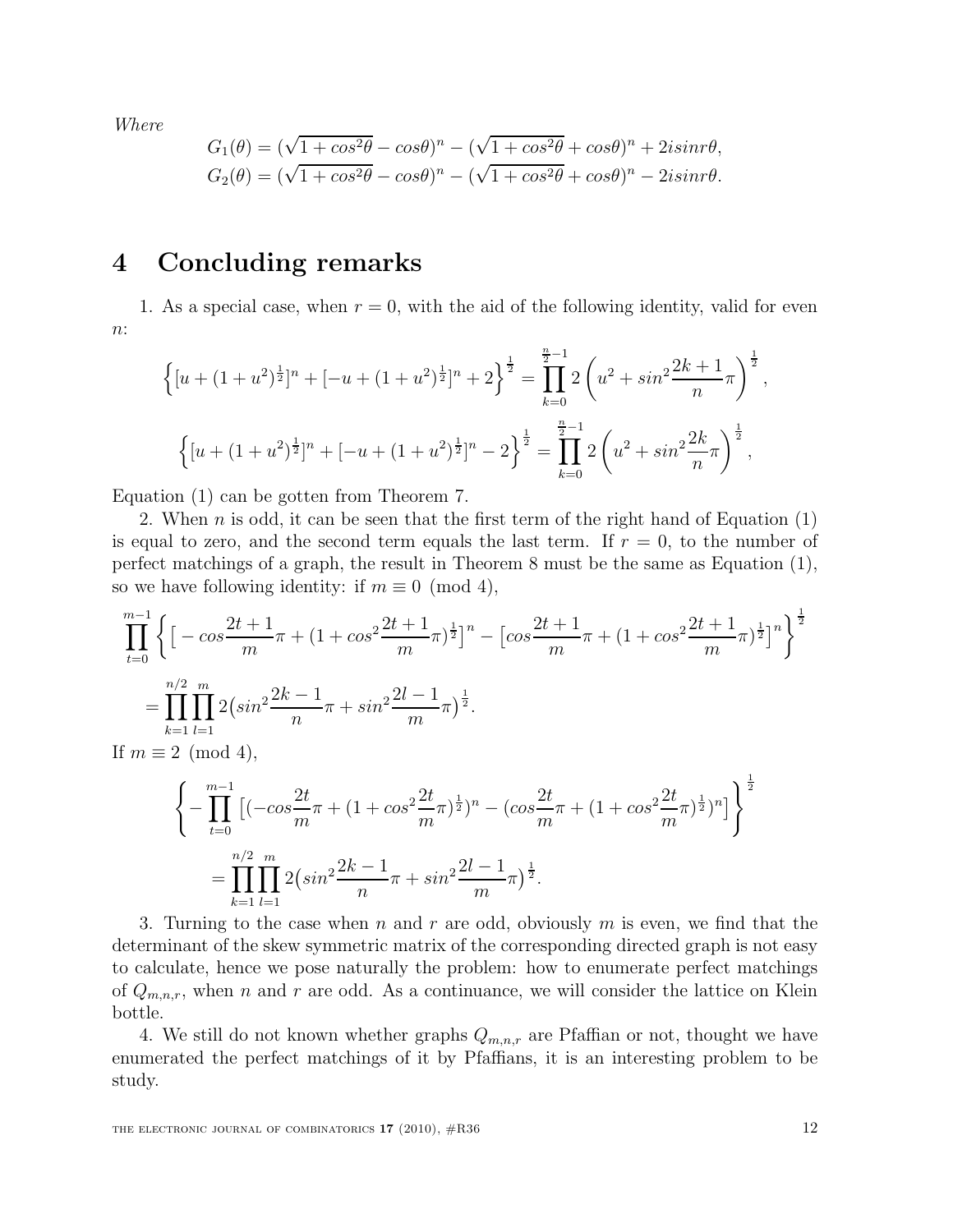## Acknowledgements

We are grateful to the referees for providing helpful suggestion.

## References

- [1] S. J. Cyvin and I. Gutman, Kekul´e structures in Benzennoid Hydrocarbons, Springer Berlin, 1988.
- [2] J. Chen and X. chen, Special Matrices, Tsinghua Press, 2001 (in Chinese).
- [3] M. E. Fisher, Statistical mecanics of dimers on a plane lattice, Phys. Rev. 124(1961) 1664-1672.
- [4] A. Galluccio and M. Loebl, On the theory of Pfaffian orientations. I. Perfect matchings and permanents, Electron. J. Combin. 6, No. 1 (1999).
- [5] G. G. Hall, A Graphic Model of a Class of Molecules, Int. J. Math. Edu. Sci. Technol., 4(1973), 233–240.
- [6] W. Jockusch, Perfect matchings and perfect squares, J. Combin. Theory Ser. A  $67(1994)$ ,  $100-115$ .
- [7] P. W. Kasteleyn, The statistics of dimers on a lattice I: The number of dimer arrangements on a quadratic lattice, Physica 27(1961), 1209–1225.
- [8] P. W. Kasteleyn, Graph Theory and Crystal Physics. In F. Harary, editor, Graph Theory and Theoretical Physics. Academic Press, 1967, 43–110.
- [9] D. J. Klein, Resonance in elemental benzenoids, Discrete Appl. Math. 67(1996) 157–173.
- [10] C. H. C. Little, A characterization of convertible (0,1)–matrices, J. Combinatorial Theory 18(1975), 187–208.
- [11] L. Lovász and M. Plummer, Matching Theory, Ann. of Discrete Math. 29, North– Holland, New York, 1986.
- [12] F. Lin and L. Zhang, Pfaffian orientation and enumeration of perfect matchings for some Cartesian products of graphs, Electron. J. Combin.  $16(1)$ , (2009)  $\#R52$ .
- [13] W. T. Lu and F. Y. Wu, Close-packed dimers on nonorientable surfaces, Physics Letters A 293 (2002) 235–246./
- [14] H. N. V. Temperley, M. E. Fisher, Dimer problem in statistical mechanics-An exact result, Philos. Magazine 6 (1961) 1061-1063.
- [15] W. McCuaig, N. Robertson, P. D. Seymour, and R. Thomas, Permanents, Pfaffian orientations, and even directed circuits (Extended abstract), Proc. 1997 Symposium on the Theory of Computing (STOC).
- [16] H. Narumi and H. Hosoya, Proof of the generalized expressions of the number of perfect matchings of polycube graphs, J. Math. Chem. 3(1989), 383–391.